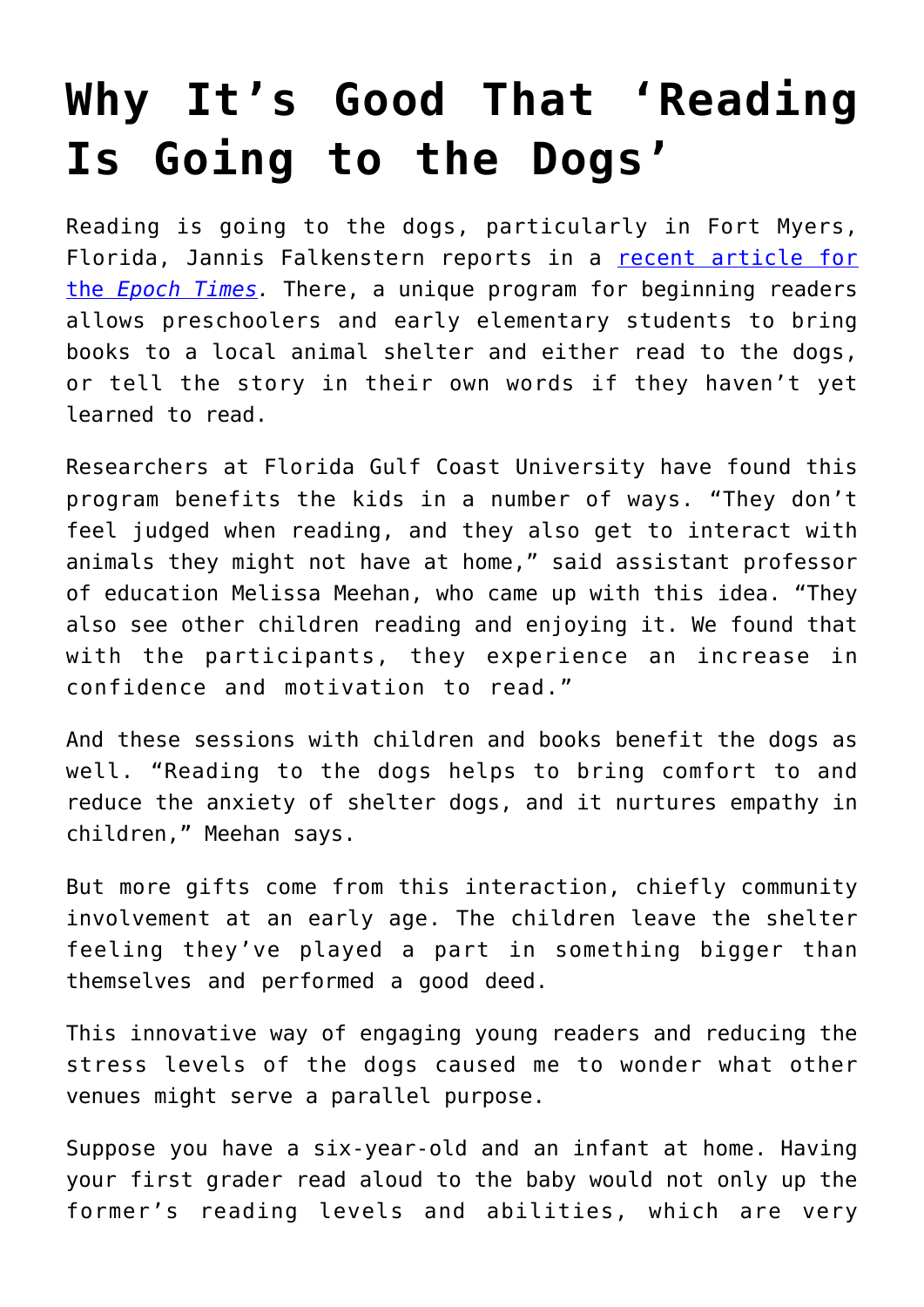dependent on time spent with books, but would also expose the little one to language, changes in tone of voice, facial expressions, and pictures in the book. Even reading to a favorite stuffed animal, a doll, or Playmobile soldiers can offer our children the freedom to make mistakes without being judged, while giving them more minutes every day with books.

In our schools, we might start a program where a third grader reads for half an hour weekly to a kindergartner. Again, the advantages to both students are obvious. Plus, that five-yearold learns a major goal of education firsthand from that older student.

Someday, when assisted living facilities reopen their doors to the public post COVID-19, the staff of these establishments might consider such read-aloud days for the residents in their care. These literary get-togethers would surely brighten a morning or an afternoon for the aged. They would have the opportunity to enjoy the company of the young, listening to their voices and laughter, and the kids would be exposed to the frailty, gratitude, and wisdom of the old.

Preschool day care centers might do the same, inviting elementary school students to come and open a book with the little ones. Here, too, those students would learn and practice community involvement, improve their reading skills, and bring some sparkle to their listeners.

And for both the elderly and the day care crowd, we might consider having even students in later elementary or middle school, particularly those who are poor readers, bring some books for reading aloud. This would build confidence and literacy in the reader, and would again entertain those listening to them.

"The more that you read, the more things you will know," Dr. Seuss wrote in *I Can Read with My Eyes Shut!* "The more that you learn, the more places you'll go."